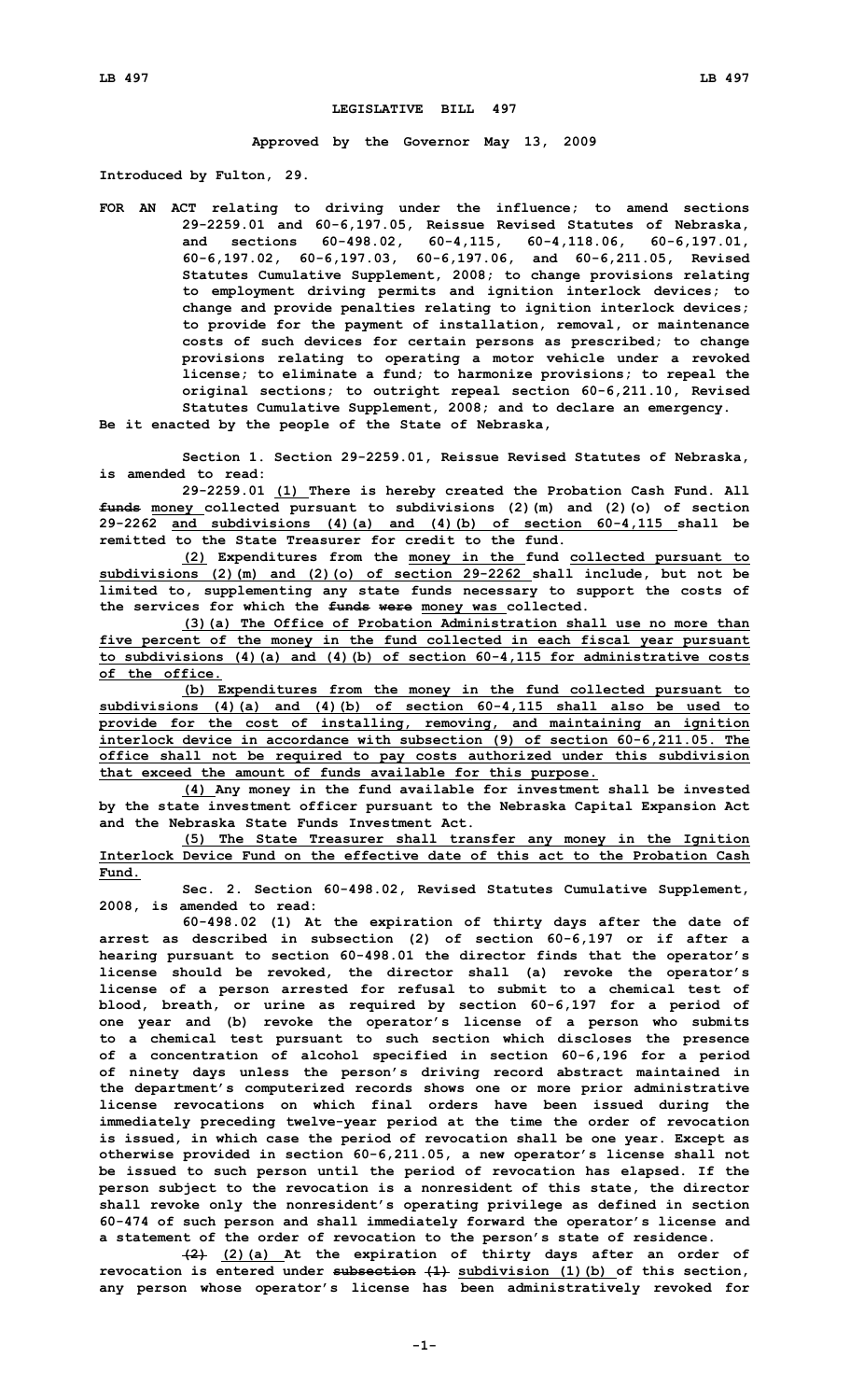**<sup>a</sup> period of ninety days for submitting to <sup>a</sup> chemical test pursuant to section 60-6,197 which disclosed the presence of <sup>a</sup> concentration of alcohol in violation of section 60-6,196 may make application to the director for issuance of an employment driving permit pursuant to section 60-4,130.**

**(b) At the expiration of sixty days after an order of revocation is entered under subdivision (1)(a) of this section, any person whose operator's license has been administratively revoked for refusal to submit to <sup>a</sup> chemical test pursuant to section 60-6,197, may make application to the director for issuance of an employment driving permit pursuant to section 60-4,130 unless the person's driving record abstract maintained in the department's computerized records shows one or more prior administrative license revocations on which final orders have been issued during the immediately preceding twelve-year period at the time the order of revocation is issued.**

**(3)(a) At the expiration of thirty days after an order of administrative license revocation for ninety days is entered under subsection (1) subdivision (1)(b) of this section, any person who submitted to <sup>a</sup> chemical test pursuant to section 60-6,197 which disclosed the presence of <sup>a</sup> concentration of alcohol in violation of section 60-6,196 is eligible for an order to allow application for an ignition interlock permit to operate <sup>a</sup> motor vehicle equipped with an ignition interlock device pursuant to section 60-6,211.05 upon presentation of sufficient evidence to the Department of Motor Vehicles department that such <sup>a</sup> device is installed.**

**(b) At the expiration of sixty days after an order of administrative license revocation for one year is entered under subsection (1) subdivision (1)(b) of this section, any person who submitted to <sup>a</sup> chemical test pursuant to section 60-6,197 which disclosed the presence of <sup>a</sup> concentration of alcohol in violation of section 60-6,196 is eligible for an order to allow application for an ignition interlock permit in order to operate <sup>a</sup> motor vehicle equipped with an ignition interlock device pursuant to section 60-6,211.05 upon presentation of sufficient evidence to the Department of Motor Vehicles department that such <sup>a</sup> device is installed.**

**(c) At the expiration of sixty days after an order of administrative license revocation is entered under subdivision (1)(a) of this section, any person who refused to submit to <sup>a</sup> chemical test pursuant to section 60-6,197 is eligible for an order to allow application for an ignition interlock permit in order to operate <sup>a</sup> motor vehicle equipped with an ignition interlock device pursuant to section 60-6,211.05 upon presentation of sufficient evidence to the department that such <sup>a</sup> device is installed, unless the person's driving record abstract maintained in the department's computerized records shows one or more prior administrative license revocations on which final orders have been issued during the immediately preceding twelve-year period at the time the order of revocation is issued.**

**(c) (d) <sup>A</sup> person operating <sup>a</sup> motor vehicle pursuant to this subsection shall only operate the motor vehicle to and from his or her residence, to his or her place of employment, his or her school, or an alcohol treatment program, required visits with his or her probation officer, or an ignition interlock service facility. Such permit shall indicate for which purposes the permit may be used. All permits issued pursuant to this subsection shall indicate that the permit is not valid for the operation of any commercial motor vehicle.**

**(4) No person shall be eligible for an employment driving permit or an ignition interlock permit during any period of time during which his or her operator's license is subject to an administrative revocation order for refusal to submit to <sup>a</sup> chemical test of blood, breath, or urine as required by section 60-6,197.**

**(5) (4) <sup>A</sup> person may have his or her eligibility for <sup>a</sup> license reinstated upon payment of <sup>a</sup> reinstatement fee as required by section 60-694.01.**

**(6)(a) (5)(a) <sup>A</sup> person whose operator's license is subject to revocation pursuant to subsection (3) of section 60-498.01 shall have all proceedings dismissed or his or her operator's license immediately reinstated without payment of the reinstatement fee upon receipt of suitable evidence by the director that:**

**(i) Within the thirty-day period following the date of arrest, the prosecuting attorney responsible for the matter declined to file <sup>a</sup> complaint alleging <sup>a</sup> violation of section 60-6,196 and notified the director by first-class mail or facsimile transmission of such decision and the director received such notice within such period or the notice was postmarked within such period; or**

**(ii) The defendant, after trial, was found not guilty of violating section 60-6,196 or such charge was dismissed on the merits by the court.**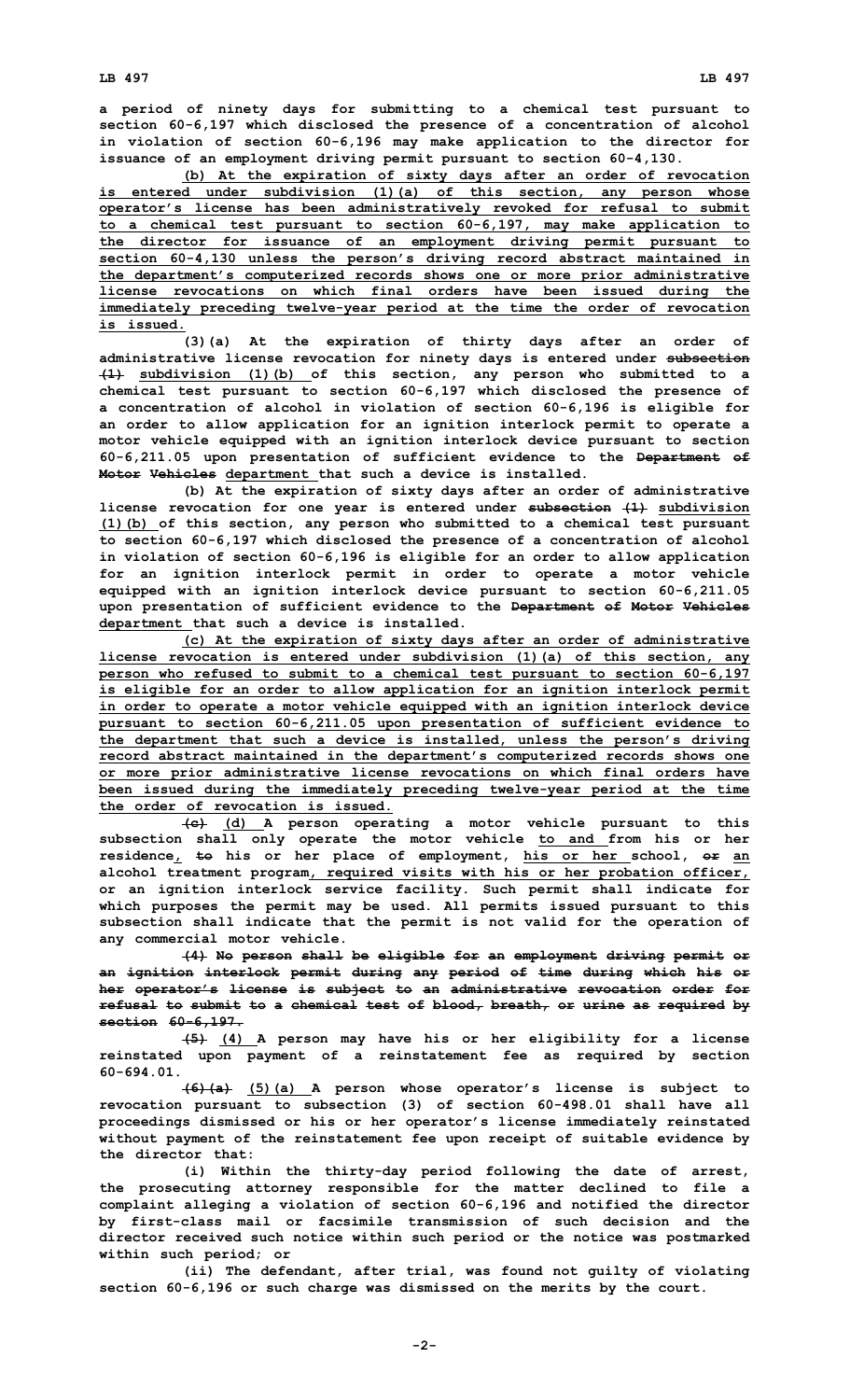**(b) The director shall adopt and promulgate rules and regulations establishing standards for the presentation of suitable evidence of compliance with subdivision (a) of this subsection.**

**(c) If <sup>a</sup> charge is filed for <sup>a</sup> violation of section 60-6,196 pursuant to an arrest for which all proceedings were dismissed under this subsection, the prosecuting attorney shall notify the director by first-class mail or facsimile transmission of the filing of such charge and the director may reinstate an administrative license revocation under this section as of the date that the director receives notification of the filing of the charge, except that <sup>a</sup> revocation shall not be reinstated if it was dismissed pursuant to section 60-498.01.**

**Sec. 3. Section 60-4,115, Revised Statutes Cumulative Supplement, 2008, is amended to read:**

**60-4,115 (1) Fees for operators' licenses and state identification cards shall be collected and distributed according to the table in subsection (2) of this section, except for the ignition interlock permit and associated fees as outlined in subsection (4) of this section. County officials shall remit the county portion of the fees collected to the county treasurer for placement in the county general fund. All other fees collected shall be remitted to the State Treasurer for credit to the appropriate fund. The State Treasurer shall transfer an amount equal to three dollars and fifty cents times the number of original or renewal Class M licenses issued pursuant to section 60-4,127 during the previous year from the Department of Motor Vehicles Cash Fund to the Motorcycle Safety Education Fund.**

**(2) The fees provided in this subsection in the following dollar amounts apply for operators' licenses and state identification cards.**

## **Department**

|                                  |     | County               |      | of Motor  | State   |
|----------------------------------|-----|----------------------|------|-----------|---------|
| Document                         |     | <b>Total General</b> |      | Vehicles  | General |
|                                  | Fee | Fund                 |      | Cash Fund | Fund    |
| State identification card:       |     |                      |      |           |         |
| Valid for 1 year or less         |     | 5.00                 | 2.75 | 1.25      | 1.00    |
| Valid for more than 1 year       |     |                      |      |           |         |
| but not more than 2 years        |     | 10.00                | 2.75 | 4.00      | 3.25    |
| Valid for more than 2 years      |     |                      |      |           |         |
| but not more than 3 years        |     | 14.00                | 2.75 | 5.25      | 6.00    |
| Valid for more than 3 years      |     |                      |      |           |         |
| but not more than 4 years        |     | 19.00                | 2.75 | 8.00      | 8.25    |
| Valid for more than 4 years      |     |                      |      |           |         |
| for person under 21              |     | 24.00                | 2.75 | 10.25     | 11.00   |
| Valid for 5 years                |     | 24.00                | 3.50 | 10.25     | 10.25   |
| Duplicate or replacement         |     | 11.00                | 2.75 | 6.00      | 2.25    |
| Class O or M operator's license: |     |                      |      |           |         |
| Valid for 1 year or less         |     | 5.00                 | 2.75 | 1.25      | 1.00    |
| Valid for more than 1 year       |     |                      |      |           |         |
| but not more than 2 years        |     | 10.00                | 2.75 | 4.00      | 3.25    |
| Valid for more than 2 years      |     |                      |      |           |         |
| but not more than 3 years        |     | 14.00                | 2.75 | 5.25      | 6.00    |
| Valid for more than 3 years      |     |                      |      |           |         |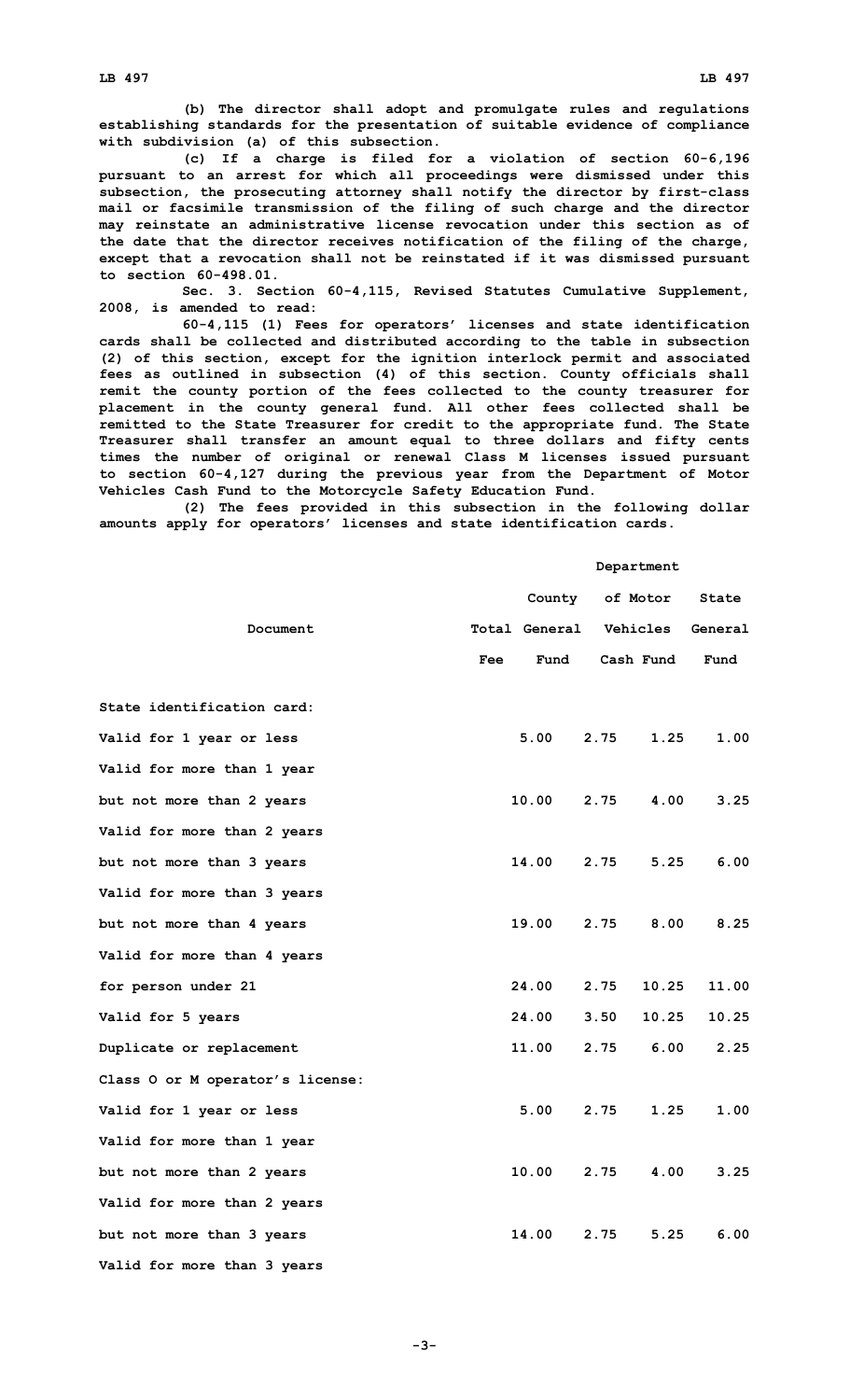| but not more than 4 years               | 19.00 | 2.75        | 8.00        | 8.25  |
|-----------------------------------------|-------|-------------|-------------|-------|
| Valid for 5 years                       | 24.00 | 3.50        | 10.25       | 10.25 |
| Bioptic or telescopic lens restriction: |       |             |             |       |
| Valid for 1 year or less                | 5.00  | 0           | 5.00        | 0     |
| Valid for more than 1 year              |       |             |             |       |
| but not more than 2 years               | 10.00 | 2.75        | 4.00        | 3.25  |
| Duplicate or replacement                | 11.00 | 2.75        | 6.00        | 2.25  |
| Add, change, or remove class,           |       |             |             |       |
| endorsement, or restriction             | 5.00  | $\mathbf 0$ | 5.00        | 0     |
| Provisional operator's permit:          |       |             |             |       |
| Original                                | 15.00 | 2.75        | 12.25       | 0     |
| Bioptic or telescopic lens restriction: |       |             |             |       |
| Valid for 1 year or less                | 5.00  | 0           | 5.00        | 0     |
| Valid for more than 1 year              |       |             |             |       |
| but not more than 2 years               | 15.00 | 2.75        | 12.25       | 0     |
| Duplicate or replacement                | 11.00 | 2.75        | 6.00        | 2.25  |
| Add, change, or remove class,           |       |             |             |       |
| endorsement, or restriction             | 5.00  | $\mathbf 0$ | 5.00        | 0     |
| LPD-learner's permit:                   |       |             |             |       |
| Original                                | 8.00  | .25         | 5.00        | 2.75  |
| Duplicate or replacement                | 11.00 | 2.75        | 6.00        | 2.25  |
| Add, change, or remove class,           |       |             |             |       |
| endorsement, or restriction             | 5.00  | $\mathbf 0$ | 5.00        | 0     |
| LPE-learner's permit:                   |       |             |             |       |
| Original                                | 8.00  | .25         | 5.00        | 2.75  |
| Duplicate or replacement                | 11.00 | 2.75        | 6.00        | 2.25  |
| Add, change, or remove class,           |       |             |             |       |
| endorsement, or restriction             | 5.00  | $\mathbf 0$ | 5.00        | 0     |
| School permit:                          |       |             |             |       |
| Original                                | 8.00  | .25         | 5.00        | 2.75  |
| Duplicate or replacement                | 11.00 | 2.75        | 6.00        | 2.25  |
| Add, change, or remove class,           |       |             |             |       |
| endorsement, or restriction             | 5.00  | 0           | 5.00        | 0     |
| Farm permit:                            |       |             |             |       |
| Original or renewal                     | 5.00  | .25         | 0           | 4.75  |
| Duplicate or replacement                | 5.00  | .25         | $\mathbf 0$ | 4.75  |
| Temporary                               | 5.00  | .25         | 0           | 4.75  |
| Add, change, or remove class,           |       |             |             |       |

## **LB 497 LB 497**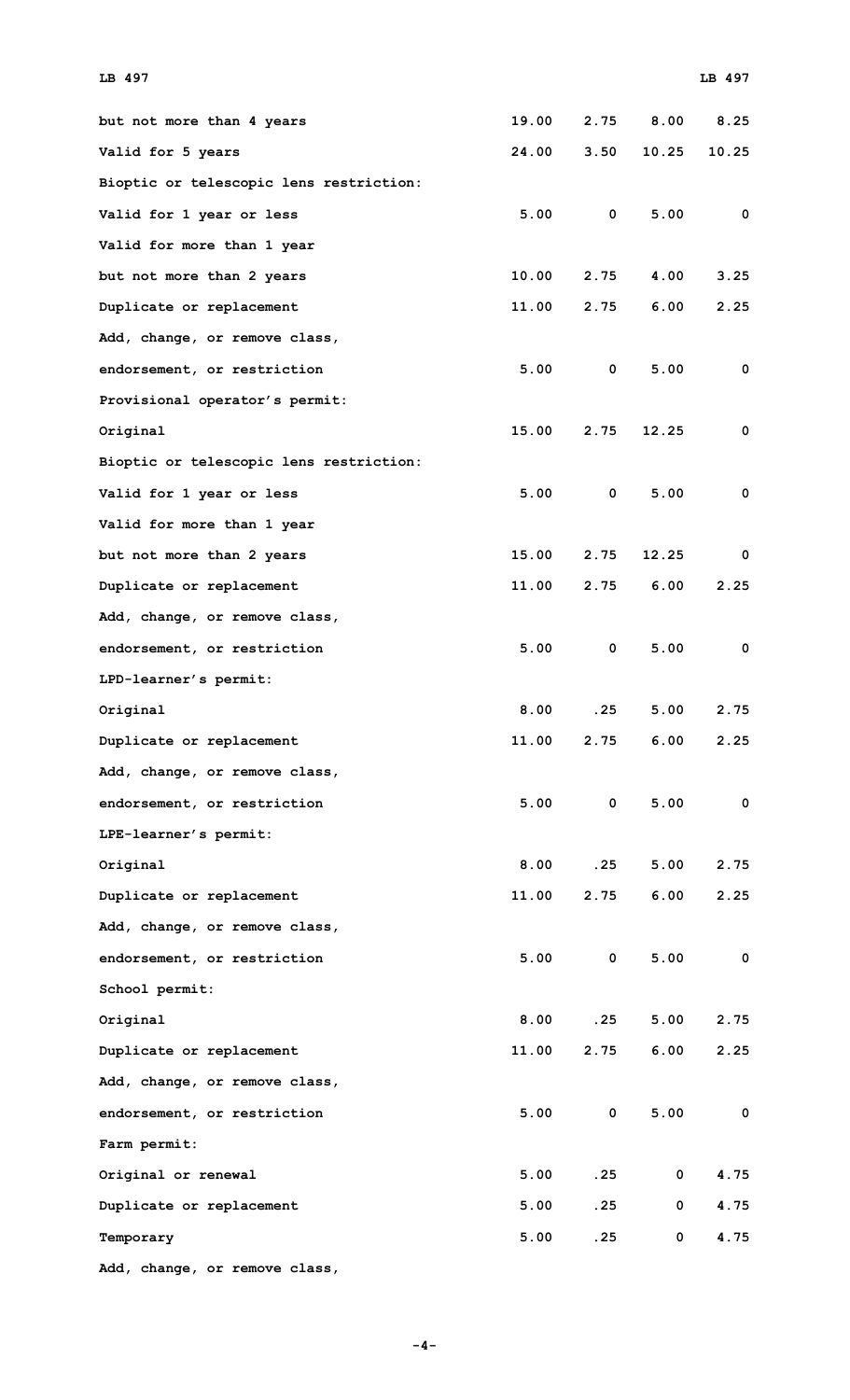| endorsement, or restriction                                | 5.00  | 0            | 5.00 | 0     |
|------------------------------------------------------------|-------|--------------|------|-------|
| Driving permits:                                           |       |              |      |       |
| Employment                                                 | 45.00 | $\mathbf 0$  | 5.00 | 40.00 |
| Medical hardship                                           | 45.00 | $\mathbf{0}$ | 5.00 | 40.00 |
| Duplicate or replacement                                   | 10.00 | .25          | 5.00 | 4.75  |
| Add, change, or remove class,                              |       |              |      |       |
| endorsement, or restriction                                | 5.00  | $\mathbf 0$  | 5.00 | 0     |
| Commercial driver's license:                               |       |              |      |       |
| Valid for 1 year or less                                   | 11.00 | 1.75         | 5.00 | 4.25  |
| Valid for more than 1 year                                 |       |              |      |       |
| but not more than 2 years                                  | 22.00 | 1.75         | 5.00 | 15.25 |
| Valid for more than 2 years                                |       |              |      |       |
| but not more than 3 years                                  | 33.00 | 1.75         | 5.00 | 26.25 |
| Valid for more than 3 years                                |       |              |      |       |
| but not more than 4 years                                  | 44.00 | 1.75         | 5.00 | 37.25 |
| Valid for 5 years                                          | 55.00 | 1.75         | 5.00 | 48.25 |
| Bioptic or telescopic lens restriction:                    |       |              |      |       |
| Valid for one year or less                                 | 11.00 | 1.75         | 5.00 | 4.25  |
| Valid for more than 1 year                                 |       |              |      |       |
| but not more than 2 years                                  | 22.00 | 1.75         | 5.00 | 15.25 |
| Duplicate or replacement                                   | 11.00 | 2.75         | 6.00 | 2.25  |
| Add, change, or remove class,                              |       |              |      |       |
| endorsement, or restriction                                | 10.00 | 1.75         | 5.00 | 3.25  |
| LPC-learner's permit:                                      |       |              |      |       |
| Original or renewal                                        | 10.00 | .25          | 5.00 | 4.75  |
| Duplicate or replacement                                   | 10.00 | .25          | 5.00 | 4.75  |
| Add, change, or remove class,                              |       |              |      |       |
| endorsement, or restriction                                | 10.00 | .25          | 5.00 | 4.75  |
| Seasonal permit:                                           |       |              |      |       |
| Original or renewal                                        | 10.00 | .25          | 5.00 | 4.75  |
| Duplicate or replacement                                   | 10.00 | .25          | 5.00 | 4.75  |
| Add, change, or remove class,                              |       |              |      |       |
| endorsement, or restriction                                | 10.00 | .25          | 5.00 | 4.75  |
| School bus permit:                                         |       |              |      |       |
| Original or renewal                                        | 5.00  | 0            | 5.00 | 0     |
| Duplicate or replacement                                   | 5.00  | 0            | 5.00 | 0     |
| Add, change, or remove class,                              |       |              |      |       |
| endorsement, or restriction                                | 5.00  | 0            | 5.00 | 0     |
| If the department issues an operator's license or a<br>(3) |       |              |      | state |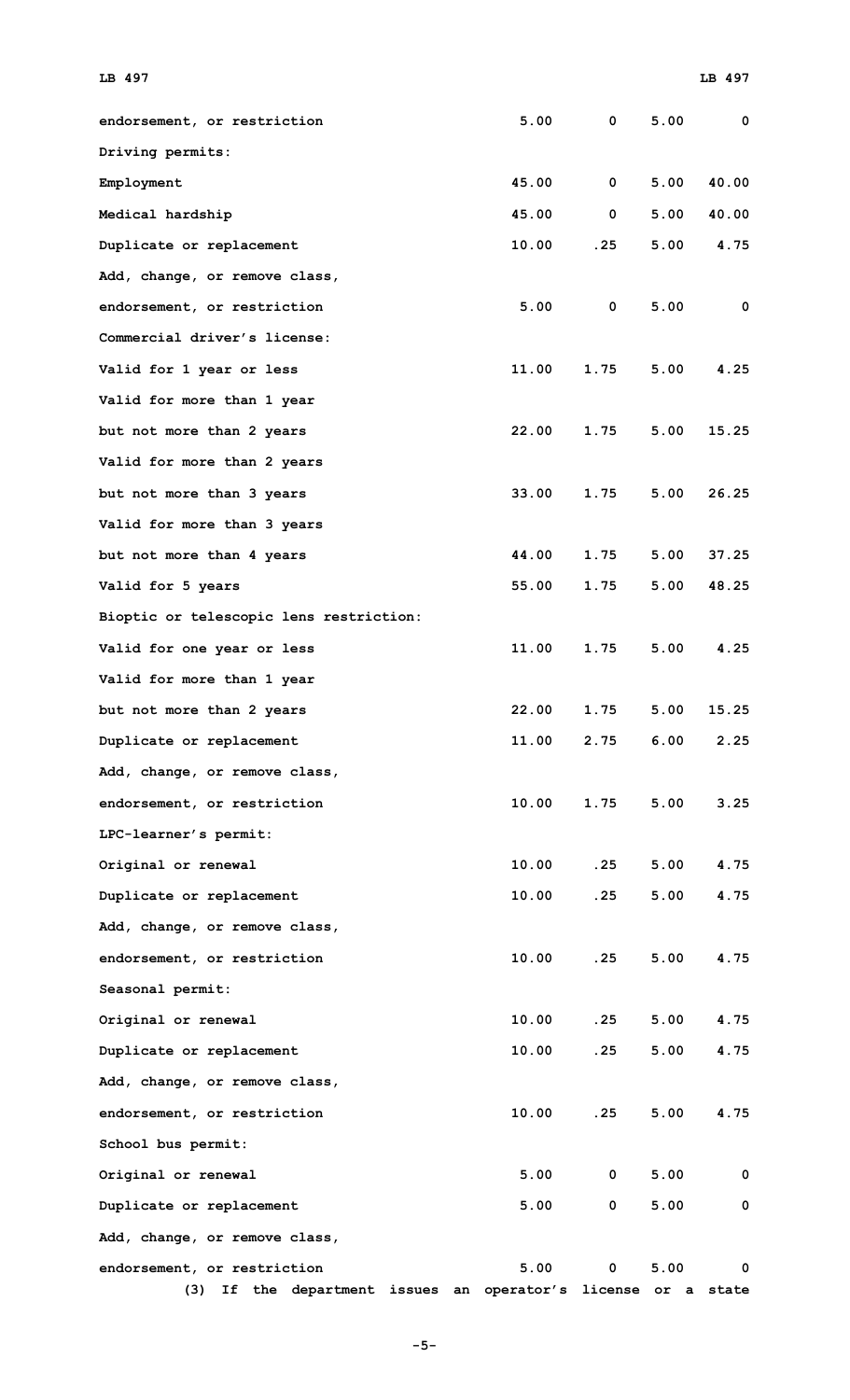**identification card, the department shall remit the county portion of the fees to the State Treasurer for credit to the Department of Motor Vehicles Cash Fund.**

**(4)(a) The fee for an ignition interlock permit shall be forty-five dollars. Five dollars of the fee shall be remitted to the State Treasurer for credit to the Department of Motor Vehicles Cash Fund. Forty dollars of the fee shall be remitted to the State Treasurer for credit to the Ignition Interlock Device Probation Cash Fund.**

**(b) The fee for <sup>a</sup> duplicate or replacement ignition interlock permit shall be ten dollars. Twenty-five cents of the fee shall be remitted to the county treasurer for credit to the county general fund. Five dollars of the fee shall be remitted to the State Treasurer for credit to the Department of Motor Vehicles Cash Fund. Four dollars and seventy-five cents of the fee shall be remitted to the State Treasurer for credit to the Ignition Interlock Device Probation Cash Fund.**

**(c) The fee for adding, changing, or removing <sup>a</sup> class, endorsement, or restriction on an ignition interlock permit shall be five dollars. The fee shall be remitted to the State Treasurer for credit to the Department of Motor Vehicles Cash Fund.**

**(5) This subsection applies beginning on the implementation date designated by the director pursuant to section 60-462.02. The department and its agents may collect an identity security surcharge to cover the cost of security and technology practices used to protect the identity of applicants for and holders of operators' licenses and state identification cards and to reduce identity theft, fraud, and forgery and counterfeiting of such licenses and cards to the maximum extent possible. The surcharge shall be in addition to all other required fees for operators' licenses and state identification cards. The amount of the surcharge shall be determined by the department. The surcharge shall not exceed eight dollars. The surcharge shall be remitted to the State Treasurer for credit to the Department of Motor Vehicles Cash Fund.**

**Sec. 4. Section 60-4,118.06, Revised Statutes Cumulative Supplement, 2008, is amended to read:**

**60-4,118.06 (1) Upon receipt by the director of (a) <sup>a</sup> certified copy of <sup>a</sup> court order issued pursuant to section 60-6,211.05, <sup>a</sup> certified copy of an order for installation of an ignition interlock device and issuance of an ignition interlock permit pursuant to subdivision (1), (2), or (2) (3) of section 60-6,197.03, or <sup>a</sup> copy of an order from the Board of Pardons pursuant to section 83-1,127.02, (b) sufficient evidence that the person has surrendered his or her operator's license to the Department of Motor Vehicles and installed an approved ignition interlock device in accordance with such order, and (c) payment of the fee provided in section 60-4,115, such person may apply for an ignition interlock permit. A person subject to administrative license revocation under section 60-498.02 shall be eligible for an ignition interlock permit as provided in such section. The director shall issue an ignition interlock permit for the operation of <sup>a</sup> motor vehicle equipped with an ignition interlock device. Any person issued an ignition interlock permit pursuant to <sup>a</sup> court order shall only operate the motor vehicle equipped with an ignition interlock device to and from his or her residence, his or her place of employment, his or her school, an alcohol treatment program, required visits with his or her probation officer, or an ignition interlock service facility. The Such permit shall indicate for which purposes the permit may be used. All permits issued pursuant to this subsection shall indicate that the permit is not valid for the operation of any commercial motor vehicle. The department shall not issue an ignition interlock permit to any person convicted of <sup>a</sup> second or subsequent violation of section 60-6,196 or 60-6,197 until at least one year of the operator's license revocation has elapsed.**

**(2) Upon expiration of the revocation period or upon expiration of an order issued by the Board of Pardons pursuant to section 83-1,127.02, <sup>a</sup> person may apply to the department in writing for issuance of an operator's license. Regardless of whether the license surrendered by such person under subsection (1) of this section has expired, the person shall apply for <sup>a</sup> new operator's license pursuant to the Motor Vehicle Operator's License Act.**

**(3) <sup>A</sup> person who operates <sup>a</sup> motor vehicle in violation of the purposes for operation indicated on the ignition interlock permit shall be guilty of <sup>a</sup> Class II misdemeanor, shall have his or her ignition interlock permit revoked, and shall serve the balance of any revocation period without the privilege to operate <sup>a</sup> motor vehicle using an ignition interlock device.**

**Sec. 5. Section 60-6,197.01, Revised Statutes Cumulative Supplement, 2008, is amended to read:**

**60-6,197.01 (1) Upon conviction for <sup>a</sup> violation described in section 60-6,197.06 or <sup>a</sup> second or subsequent violation of section 60-6,196 or 60-6,197, the court shall impose either of the following restrictions:**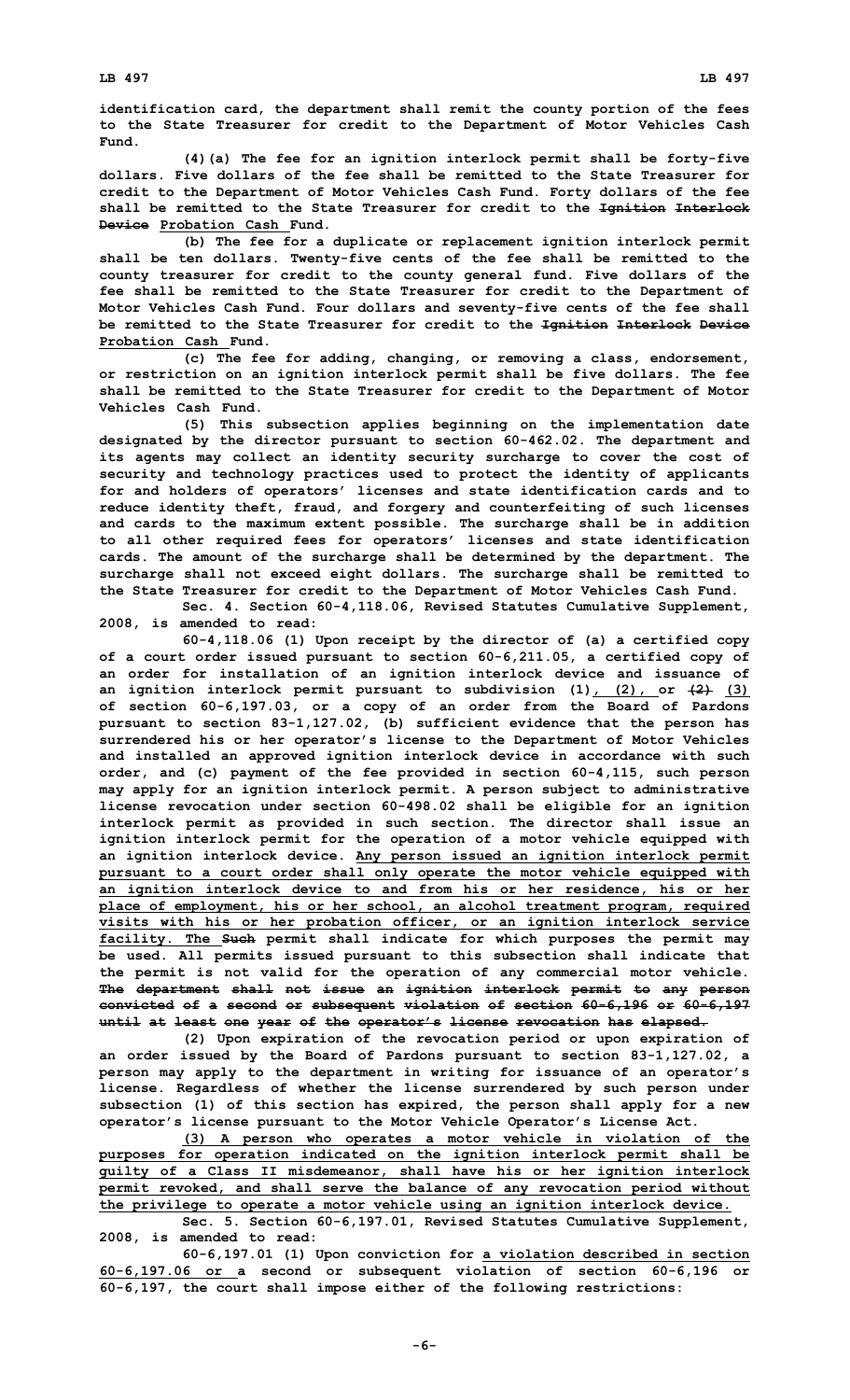**(a)(i) The court shall order all motor vehicles owned by the person so convicted immobilized at the owner's expense for <sup>a</sup> period of time not less than five days and not more than eight months and shall notify the Department of Motor Vehicles of the period of immobilization. Any immobilized motor vehicle shall be released to the holder of a bona fide lien on the motor vehicle executed prior to such immobilization when possession of the motor vehicle is requested as provided by law by such lienholder for purposes of foreclosing and satisfying such lien. If <sup>a</sup> person tows and stores <sup>a</sup> motor vehicle pursuant to this subdivision at the direction of <sup>a</sup> peace officer or the court and has <sup>a</sup> lien upon such motor vehicle while it is in his or her possession for reasonable towing and storage charges, the person towing the vehicle has the right to retain such motor vehicle until such lien is paid. For purposes of this subdivision, immobilized or immobilization means revocation or suspension, at the discretion of the court, of the registration of such motor vehicle or motor vehicles, including the license plates; and**

**(ii)(A) Any immobilized motor vehicle shall be released by the court without any legal or physical restraints to any registered owner who is not the registered owner convicted of <sup>a</sup> second or subsequent violation of section 60-6,196 or 60-6,197 if an affidavit is submitted to the court by such registered owner stating that the affiant is employed, that the motor vehicle subject to immobilization is necessary to continue that employment, that such employment is necessary for the well-being of the affiant's dependent children or parents, that the affiant will not authorize the use of the motor vehicle by any person known by the affiant to have been convicted of <sup>a</sup> second or subsequent violation of section 60-6,196 or 60-6,197, that affiant will immediately report to <sup>a</sup> local law enforcement agency any unauthorized use of the motor vehicle by any person known by the affiant to have been convicted of <sup>a</sup> second or subsequent conviction of section 60-6,196 or 60-6,197, and that failure to release the motor vehicle would cause undue hardship to the affiant.**

**(B) <sup>A</sup> registered owner who executes an affidavit pursuant to subdivision (1)(a)(ii)(A) of this section which is acted upon by the court and who fails to immediately report an unauthorized use of the motor vehicle which is the subject of the affidavit is guilty of <sup>a</sup> Class IV misdemeanor and may not file any additional affidavits pursuant to subdivision (1)(a)(ii)(A) of this section.**

**(C) The department shall adopt and promulgate rules and regulations to implement the provisions of subdivision (1)(a) of this section; or**

**(b) As an alternative to subdivision (1)(a) of this section, the court shall order the convicted person, in order to operate <sup>a</sup> motor vehicle, to obtain an ignition interlock permit and install an ignition interlock device on each of the motor vehicles vehicle owned or operated by the convicted person if he or she was sentenced to an operator's license revocation of at least one year. and has completed at least one year of such revocation. No ignition interlock permit may be issued until sufficient evidence is presented to the department that an ignition interlock device is installed on each vehicle and that the applicant is eligible for use of an ignition interlock device. The installation of an ignition interlock device shall be for <sup>a</sup> period not less than six months. commencing upon the end of such year of the operator's license revocation. Notwithstanding any other provision of law, if the owner was convicted of <sup>a</sup> second or subsequent violation of section 60-6,196 or 60-6,197, no ignition interlock device or ignition interlock permit shall be ordered by any court or state agency under any circumstances until at least one year of the operator's license revocation shall have elapsed.**

**(2) In addition to the restrictions required by subdivision (1)(b) of this section, the court may require <sup>a</sup> person convicted of <sup>a</sup> second or subsequent violation of section 60-6,196 or 60-6,197 to use <sup>a</sup> continuous alcohol monitoring device and abstain from alcohol use for <sup>a</sup> period of time not to exceed the maximum term of license revocation ordered by the court. A continuous alcohol monitoring device shall not be ordered for <sup>a</sup> person convicted of <sup>a</sup> second or subsequent violation unless the installation of an ignition interlock device is also required.**

**Sec. 6. Section 60-6,197.02, Revised Statutes Cumulative Supplement, 2008, is amended to read:**

**60-6,197.02 (1) A violation of section 60-6,196 or 60-6,197 shall be punished as provided in section 60-6,197.03. For purposes of sentencing under section 60-6,197.03:**

**(a) Prior conviction means <sup>a</sup> conviction for <sup>a</sup> violation committed within the twelve-year period prior to the offense for which the sentence is being imposed as follows:**

**(i) For <sup>a</sup> violation of section 60-6,196:**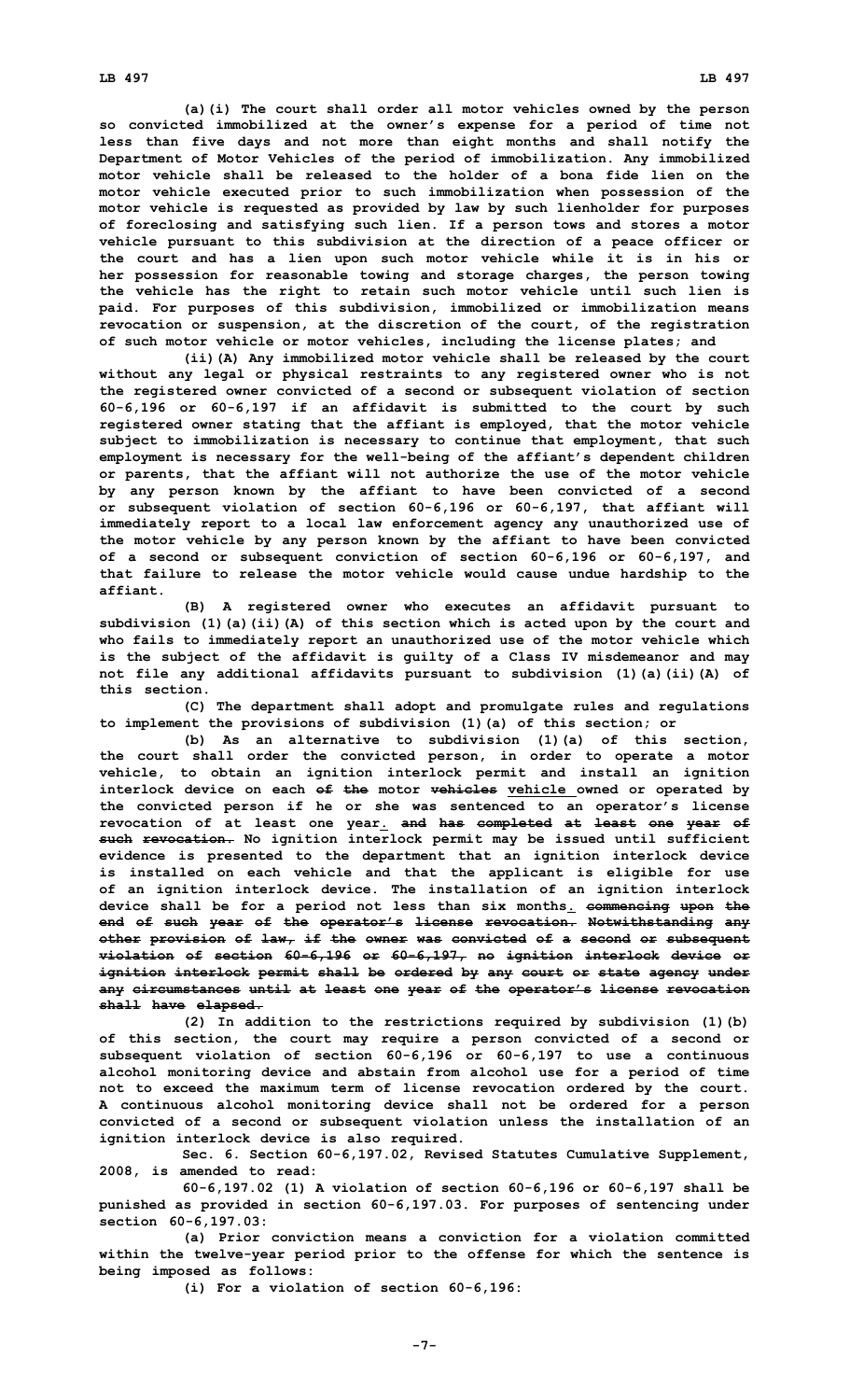**(A) Any conviction for <sup>a</sup> violation of section 60-6,196;**

**(B) Any conviction for <sup>a</sup> violation of <sup>a</sup> city or village ordinance enacted in conformance with section 60-6,196;**

**(C) Any conviction under <sup>a</sup> law of another state if, at the time of the conviction under the law of such other state, the offense for which the person was convicted would have been <sup>a</sup> violation of section 60-6,196; or**

**(D) Any conviction for <sup>a</sup> violation of section 60-6,198; or**

**(ii) For <sup>a</sup> violation of section 60-6,197:**

**(A) Any conviction for <sup>a</sup> violation of section 60-6,197;**

**(B) Any conviction for <sup>a</sup> violation of <sup>a</sup> city or village ordinance enacted in conformance with section 60-6,197; or**

**(C) Any conviction under <sup>a</sup> law of another state if, at the time of the conviction under the law of such other state, the offense for which the person was convicted would have been <sup>a</sup> violation of section 60-6,197;**

**(b) Prior conviction includes any conviction under section 60-6,196, 60-6,197, or 60-6,198, or any city or village ordinance enacted in conformance with any of such sections, as such sections or city or village ordinances existed at the time of such conviction regardless of subsequent amendments to any of such sections or city or village ordinances; and**

**(c) Twelve-year period means the period computed from the date of the prior offense to the date of the offense which resulted in the conviction for which the sentence is being imposed.**

**(2) In any case charging <sup>a</sup> violation of section 60-6,196 or 60-6,197, the prosecutor or investigating agency shall use due diligence to obtain the person's driving record from the Department of Motor Vehicles and the person's driving record from other states where he or she is known to have resided within the last twelve years. The prosecutor shall certify to the court, prior to sentencing, that such action has been taken. The prosecutor shall present as evidence for purposes of sentence enhancement <sup>a</sup> court-certified copy or an authenticated copy of <sup>a</sup> prior conviction in another state. The court-certified or authenticated copy shall be prima facie evidence of such prior conviction.**

**(3) For each conviction for <sup>a</sup> violation of section 60-6,196 or 60-6,197, the court shall, as part of the judgment of conviction, make <sup>a</sup> finding on the record as to the number of the convicted person's prior convictions. The convicted person shall be given the opportunity to review the record of his or her prior convictions, bring mitigating facts to the attention of the court prior to sentencing, and make objections on the record regarding the validity of such prior convictions.**

**(4) <sup>A</sup> person arrested for <sup>a</sup> violation of section 60-6,196 or 60-6,197 before the effective date of this act, but sentenced pursuant to section 60-6,197.03 for such violation on or after the effective date of this act, shall be sentenced according to the provisions of section 60-6,197.03 in effect on the date of arrest.**

**Sec. 7. Section 60-6,197.03, Revised Statutes Cumulative Supplement, 2008, is amended to read:**

**60-6,197.03 Any person convicted of <sup>a</sup> violation of section 60-6,196 or 60-6,197 shall be punished as follows:**

**(1) Except as provided in subdivision (2) of this section, if such person has not had <sup>a</sup> prior conviction, such person shall be guilty of <sup>a</sup> Class W misdemeanor, and the court shall, as part of the judgment of conviction, order that the operator's license of such person be revoked or impounded for <sup>a</sup> period of six months from the date ordered by the court. If the court orders the person's operator's license impounded, the court shall also order that the person shall not operate <sup>a</sup> motor vehicle for <sup>a</sup> period of six months and shall not order the installation of an ignition interlock device or an ignition interlock permit. If the court orders the person's operator's license revoked, the revocation period shall be for six months. The revocation order shall require that the person not drive for <sup>a</sup> period of thirty days, after which the court may order that and the court shall order that after thirty days of no driving, the person may apply for an ignition interlock permit for the remainder of the revocation period and shall have an ignition interlock device installed on any motor vehicle he or she operates during the remainder of the revocation period. Such revocation or impoundment shall be administered upon sentencing, upon final judgment of any appeal or review, or upon the date that any probation is revoked.**

**If the court places such person on probation or suspends the sentence for any reason, the court shall, as one of the conditions of probation or sentence suspension, order that the operator's license of such person be revoked for <sup>a</sup> period of sixty days from the date ordered by the court. The court may order that during the period of revocation the person apply for unless otherwise authorized by an order for an ignition interlock**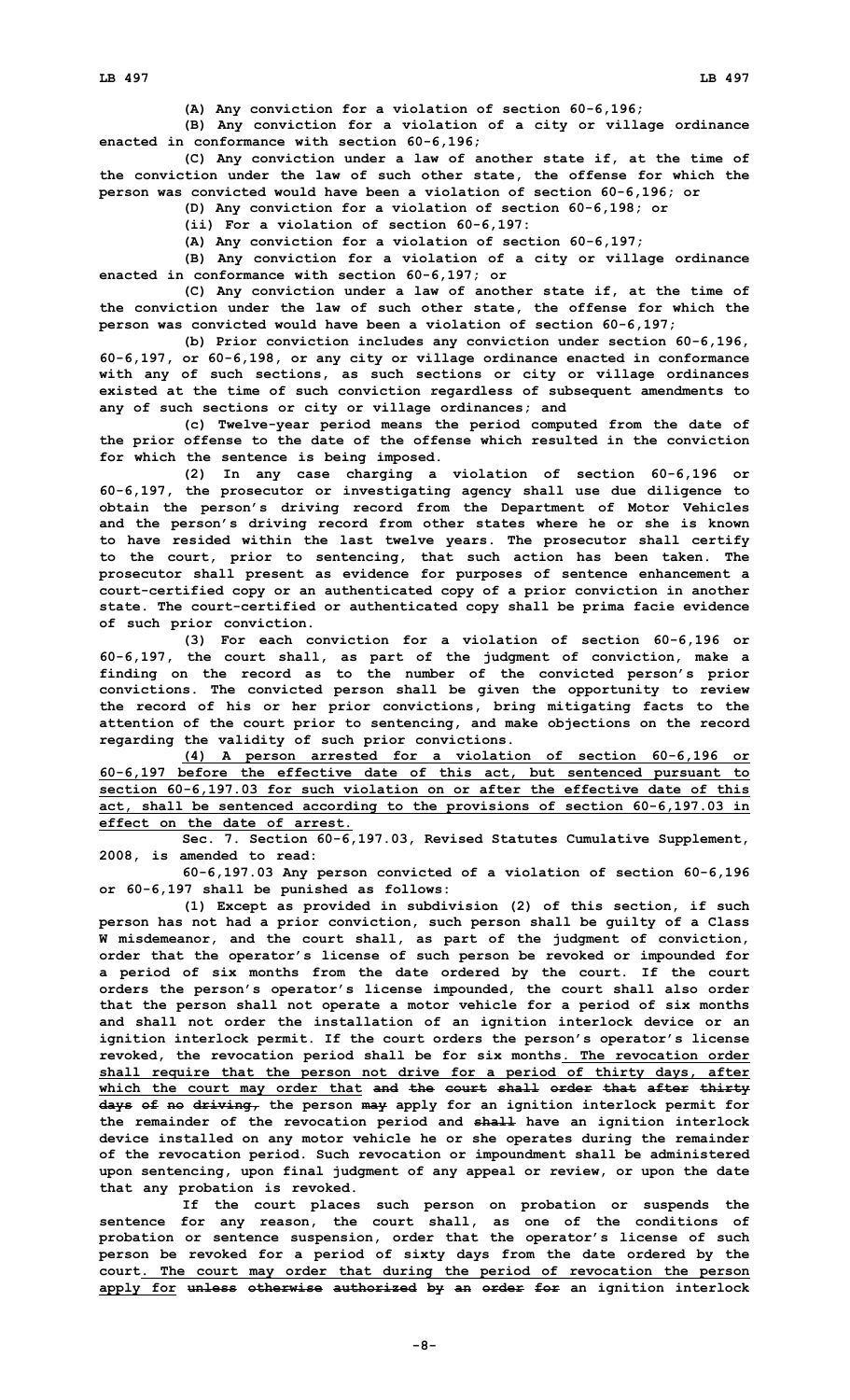**permit and the installation of an ignition interlock device issued pursuant to section 60-6,211.05. Such , and such order of probation or sentence suspension shall also include, as one of its conditions, the payment of <sup>a</sup> four-hundred-dollar fine;**

**(2) If such person has not had <sup>a</sup> prior conviction and, as part of the current violation, had <sup>a</sup> concentration of fifteen-hundredths of one gram or more by weight of alcohol per one hundred milliliters of his or her blood or fifteen-hundredths of one gram or more by weight of alcohol per two hundred ten liters of his or her breath, such person shall be guilty of <sup>a</sup> Class W misdemeanor, and the court shall, as part of the judgment of conviction, revoke the operator's license of such person for <sup>a</sup> period of one year from the date ordered by the court. The revocation order shall require that the person not drive for <sup>a</sup> period of sixty days, after which the court may order that and shall order that after sixty days of no driving, the person may apply for an ignition interlock permit for the remainder of the revocation period and shall have an ignition interlock device installed on any motor vehicle he or she operates during the remainder of the revocation period. Such revocation shall be administered upon sentencing, upon final judgment of any appeal or review, or upon the date that any probation is revoked.**

**If the court places such person on probation or suspends the sentence for any reason, the court shall, as one of the conditions of probation or sentence suspension, order that the operator's license of such person be revoked for <sup>a</sup> period of one year from the date ordered by the court. The revocation order shall require that the person not drive for <sup>a</sup> period of forty-five days, after which the court may order that the person apply unless otherwise authorized by an order for an ignition interlock permit and installation of an ignition interlock device issued pursuant to section 60-6,211.05, and such for the remainder of the revocation period and have an ignition interlock device installed on any motor vehicle he or she operates during the remainder of the revocation period. Such revocation shall be administered upon sentencing, upon final judgment of any appeal or review, or upon the date that any probation is revoked. Such order of probation or sentence suspension shall also include, as conditions, the payment of <sup>a</sup> five-hundred-dollar fine and either confinement in the city or county jail for two days or the imposition of not less than one hundred twenty hours of community service;**

**(3) Except as provided in subdivision (5) of this section, if such person has had one prior conviction, such person shall be guilty of <sup>a</sup> Class W misdemeanor, and the court shall, as part of the judgment of conviction, order that the operator's license of such person be revoked for <sup>a</sup> period of one year from the date ordered by the court. The revocation order shall require that the person not drive for <sup>a</sup> period of sixty days, after which the court may order that the person apply for an ignition interlock permit for the remainder of the revocation period and have an ignition interlock device installed on any motor vehicle he or she owns or operates during the remainder of the revocation period and shall issue an order pursuant to section 60-6,197.01. Such orders revocation shall be administered upon sentencing, upon final judgment of any appeal or review, or upon the date that any probation is revoked.**

**If the court places such person on probation or suspends the sentence for any reason, the court shall, as one of the conditions of probation or sentence suspension, order that the operator's license of such person be revoked for <sup>a</sup> period of one year from the date ordered by the court. The revocation order shall require that the person not drive for <sup>a</sup> period of forty-five days, after which the court may order that during the period of revocation the person apply for unless otherwise authorized by an order for an ignition interlock permit and installation of an ignition interlock device issued pursuant to section 60-6,211.05 and shall issue an order pursuant to section 60-6,197.01. Such , and such order of probation or sentence suspension shall also include, as conditions, the payment of <sup>a</sup> five-hundred-dollar fine and either confinement in the city or county jail for ten days or the imposition of not less than two hundred forty hours of community service;**

**(4) Except as provided in subdivision (6) of this section, if such person has had two prior convictions, such person shall be guilty of <sup>a</sup> Class W misdemeanor, and the court shall, as part of the judgment of conviction, order that the operator's license of such person be revoked for <sup>a</sup> period of fifteen years from the date ordered by the court and shall issue an order pursuant to section 60-6,197.01. Such orders shall be administered upon sentencing, upon final judgment of any appeal or review, or upon the date that any probation is revoked.**

**If the court places such person on probation or suspends the sentence for any reason, the court shall, as one of the conditions of**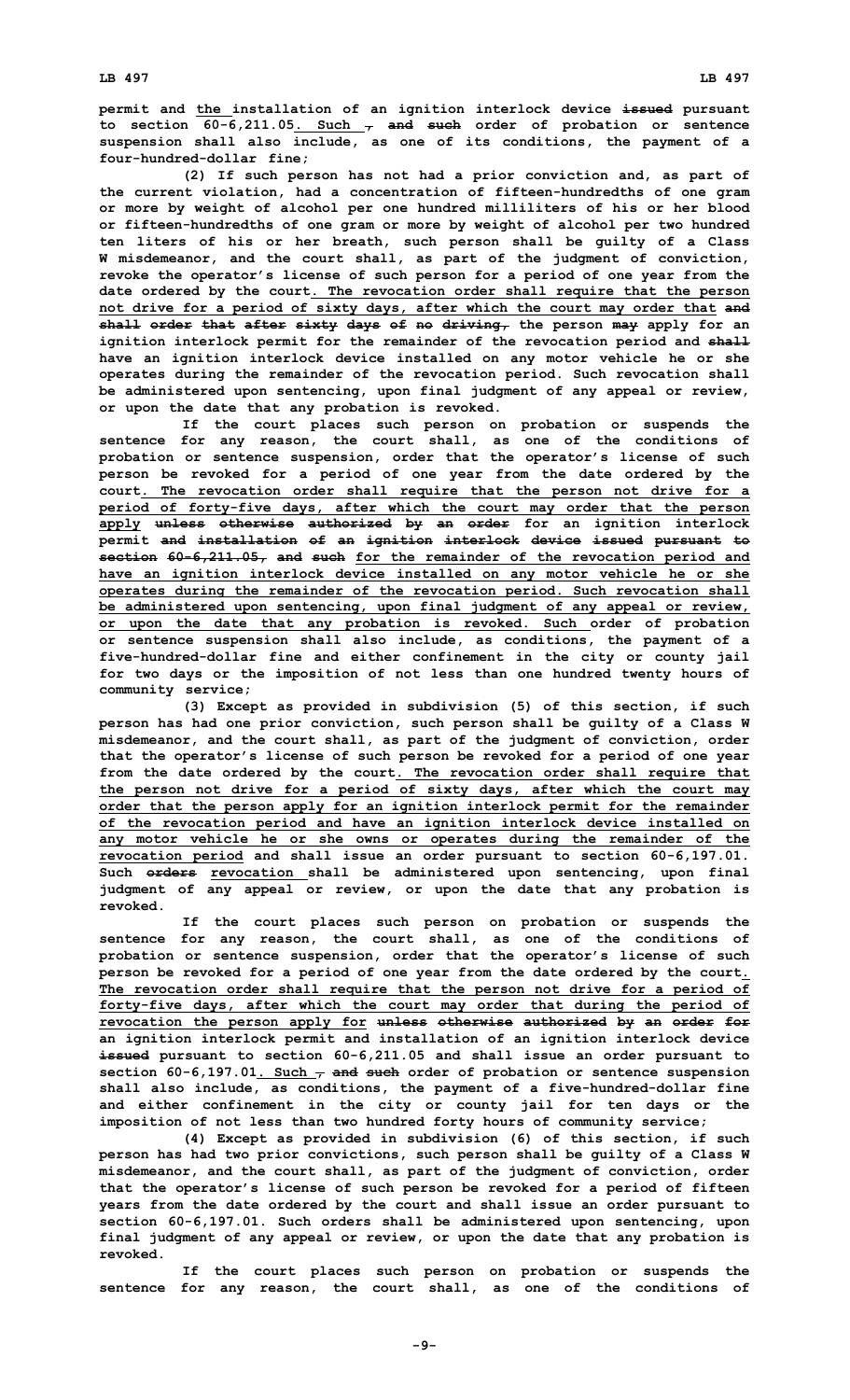## **LB 497 LB 497**

**probation or sentence suspension, order that the operator's license of such person be revoked for <sup>a</sup> period of at least two years but not more than fifteen years from the date ordered by the court. The revocation order shall require that the person not drive for <sup>a</sup> period of forty-five days, after which the court may order that during the period of revocation the person apply for unless otherwise authorized by an order for an ignition interlock permit and installation of an ignition interlock device issued pursuant to section 60-6,211.05 and shall issue an order pursuant to section 60-6,197.01. Such , and such order of probation or sentence suspension shall also include, as conditions, the payment of <sup>a</sup> six-hundred-dollar fine and confinement in the city or county jail for thirty days;**

**(5) If such person has had one prior conviction and, as part of the current violation, had <sup>a</sup> concentration of fifteen-hundredths of one gram or more by weight of alcohol per one hundred milliliters of his or her blood or fifteen-hundredths of one gram or more by weight of alcohol per two hundred ten liters of his or her breath or refused to submit to <sup>a</sup> test as required under section 60-6,197, such person shall be guilty of <sup>a</sup> Class <sup>I</sup> misdemeanor, and the court shall, as part of the judgment of conviction, revoke the operator's license of such person for <sup>a</sup> period of at least one year but not more than fifteen years from the date ordered by the court and shall issue an order pursuant to section 60-6,197.01. Such revocation and order shall be administered upon sentencing, upon final judgment of any appeal or review, or upon the date that any probation is revoked. The court shall also sentence such person to serve at least ninety days' imprisonment in the city or county jail or an adult correctional facility.**

**If the court places such person on probation or suspends the sentence for any reason, the court shall, as one of the conditions of probation or sentence suspension, order that the operator's license of such person be revoked for <sup>a</sup> period of at least one year but not more than fifteen years from the date ordered by the court. The revocation order shall require that the person not drive for <sup>a</sup> period of forty-five days, after which the court may order that during the period of revocation the person apply for unless otherwise authorized by an order for an ignition interlock permit and installation of an ignition interlock device issued pursuant to section 60-6,211.05 and shall issue an order pursuant to section 60-6,197.01. Such , and such order of probation or sentence suspension shall also include, as conditions, the payment of <sup>a</sup> one-thousand-dollar fine and confinement in the city or county jail for thirty days;**

**(6) If such person has had two prior convictions and, as part of the current violation, had <sup>a</sup> concentration of fifteen-hundredths of one gram or more by weight of alcohol per one hundred milliliters of his or her blood or fifteen-hundredths of one gram or more by weight of alcohol per two hundred ten liters of his or her breath or refused to submit to a test as required under section 60-6,197, such person shall be guilty of <sup>a</sup> Class IIIA felony, and the court shall, as part of the judgment of conviction, revoke the operator's license of such person for <sup>a</sup> period of fifteen years from the date ordered by the court and shall issue an order pursuant to section 60-6,197.01. Such revocation and order shall be administered upon sentencing, upon final judgment of any appeal or review, or upon the date that any probation is revoked. The court shall also sentence such person to serve at least one hundred eighty days' imprisonment in the city or county jail or an adult correctional facility.**

**If the court places such person on probation or suspends the sentence for any reason, the court shall, as one of the conditions of probation or sentence suspension, order that the operator's license of such person be revoked for <sup>a</sup> period of at least five years but not more than fifteen years from the date ordered by the court. The revocation order shall require that the person not drive for <sup>a</sup> period of forty-five days, after which the court may order that during the period of revocation the person apply for unless otherwise authorized by an order for an ignition interlock permit and installation of an ignition interlock device issued pursuant to section 60-6,211.05 and shall issue an order pursuant to section 60-6,197.01. Such , and such order of probation or sentence suspension shall also include, as conditions, the payment of <sup>a</sup> one-thousand-dollar fine and confinement in the city or county jail for sixty days;**

**(7) Except as provided in subdivision (8) of this section, if such person has had three prior convictions, such person shall be guilty of <sup>a</sup> Class IIIA felony, and the court shall, as part of the judgment of conviction, order that the operator's license of such person be revoked for <sup>a</sup> period of fifteen years from the date ordered by the court and shall issue an order pursuant to section 60-6,197.01. Such orders shall be administered upon sentencing, upon final judgment of any appeal or review, or upon the date that any probation**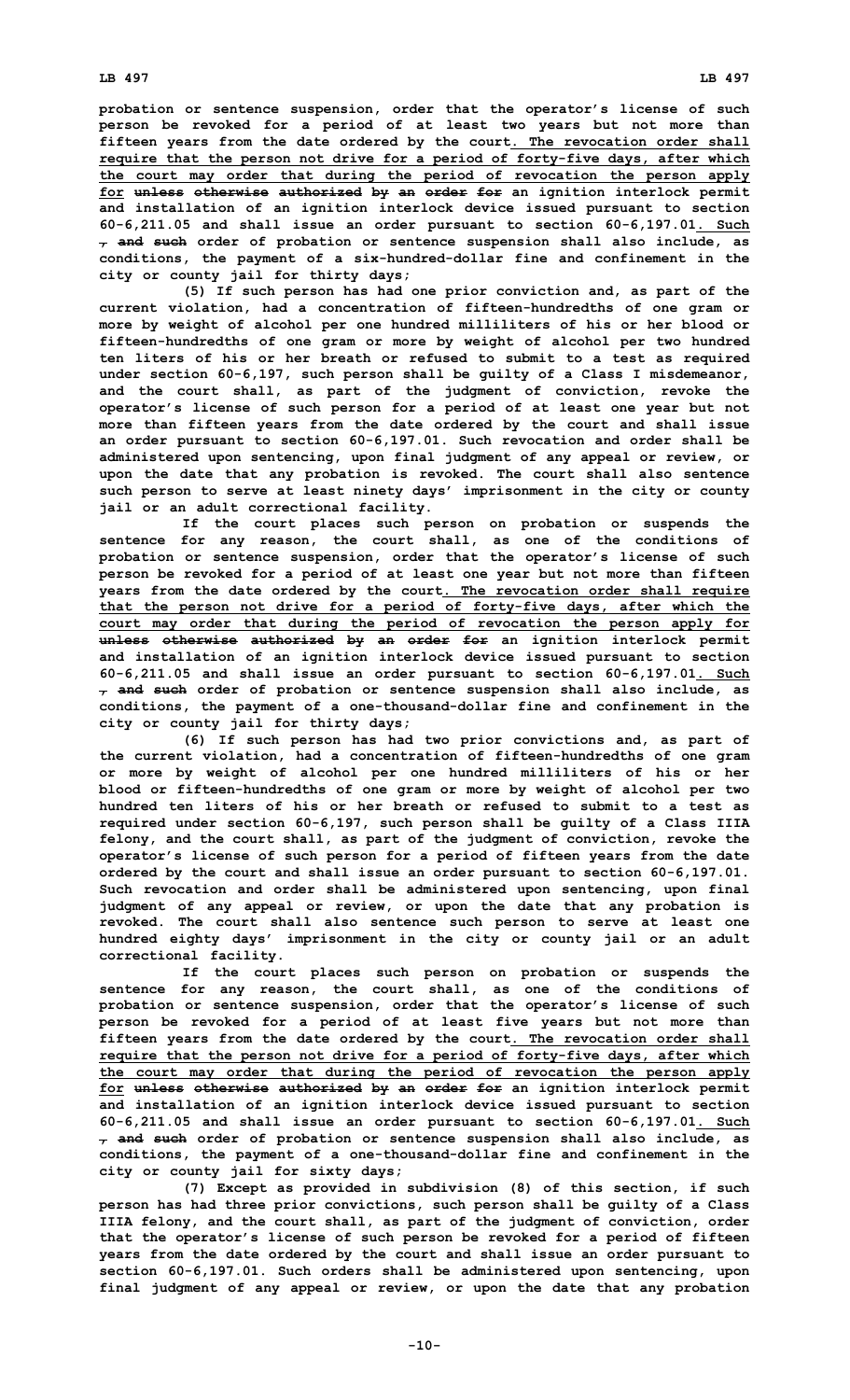**is revoked. The court shall also sentence such person to serve at least one hundred eighty days' imprisonment in the city or county jail or an adult**

**correctional facility. If the court places such person on probation or suspends the sentence for any reason, the court shall, as one of the conditions of probation or sentence suspension, order that the operator's license of such person be revoked for <sup>a</sup> period of fifteen years from the date ordered by the court. The revocation order shall require that the person not drive for <sup>a</sup> period of forty-five days, after which the court may order that during the period of revocation the person apply for unless otherwise authorized by an order for an ignition interlock permit and installation of an ignition interlock device issued pursuant to section 60-6,211.05 and shall issue an order pursuant to section 60-6,197.01. Such , and such order of probation or sentence suspension shall also include, as conditions, the payment of <sup>a</sup> one-thousand-dollar fine and confinement in the city or county jail for ninety days;**

**(8) If such person has had three prior convictions and, as part of the current violation, had <sup>a</sup> concentration of fifteen-hundredths of one gram or more by weight of alcohol per one hundred milliliters of his or her blood or fifteen-hundredths of one gram or more by weight of alcohol per two hundred ten liters of his or her breath or refused to submit to a test as required under section 60-6,197, such person shall be guilty of <sup>a</sup> Class III felony, and the court shall, as part of the judgment of conviction, revoke the operator's license of such person for <sup>a</sup> period of fifteen years from the date ordered by the court and shall issue an order pursuant to section 60-6,197.01. Such revocation and order shall be administered upon sentencing, upon final judgment of any appeal or review, or upon the date that any probation is revoked.**

**If the court places such person on probation or suspends the sentence for any reason, the court shall, as one of the conditions of probation or sentence suspension, order that the operator's license of such person be revoked for <sup>a</sup> period of fifteen years from the date ordered by the court. The revocation order shall require that the person not drive for <sup>a</sup> period of forty-five days, after which the court may order that during the period of revocation the person apply for unless otherwise authorized by an order for an ignition interlock permit and installation of an ignition interlock device issued pursuant to section 60-6,211.05 and shall issue an order pursuant to section 60-6,197.01. Such , and such order of probation or sentence suspension shall also include, as conditions, the payment of <sup>a</sup> one-thousand-dollar fine and confinement in the city or county jail for one hundred twenty days;**

**(9) Except as provided in subdivision (10) of this section, if such person has had four or more prior convictions, such person shall be guilty of <sup>a</sup> Class III felony, and the court shall, as part of the judgment of conviction, order that the operator's license of such person be revoked for <sup>a</sup> period of fifteen years from the date ordered by the court and shall issue an order pursuant to section 60-6,197.01. Such orders shall be administered upon sentencing, upon final judgment of any appeal or review, or upon the date that any probation is revoked.**

**If the court places such person on probation or suspends the sentence for any reason, the court shall, as one of the conditions of probation or sentence suspension, order that the operator's license of such person be revoked for <sup>a</sup> period of fifteen years from the date ordered by the court. The revocation order shall require that the person not drive for <sup>a</sup> period of forty-five days, after which the court may order that during the period of revocation the person apply for unless otherwise authorized by an order for an ignition interlock permit and installation of an ignition interlock device issued pursuant to section 60-6,211.05 and shall issue an order pursuant to section 60-6,197.01. Such , and such order of probation or sentence suspension shall also include, as conditions, the payment of <sup>a</sup> one-thousand-dollar fine and confinement in the city or county jail for one hundred eighty days; and**

**(10) If such person has had four or more prior convictions and, as part of the current violation, had <sup>a</sup> concentration of fifteen-hundredths of one gram or more by weight of alcohol per one hundred milliliters of his or her blood or fifteen-hundredths of one gram or more by weight of alcohol per two hundred ten liters of his or her breath or refused to submit to a test as required under section 60-6,197, such person shall be guilty of <sup>a</sup> Class II felony and the court shall, as part of the judgment of conviction, revoke the operator's license of such person for <sup>a</sup> period of fifteen years from the date ordered by the court and shall issue an order pursuant to section 60-6,197.01. Such revocation and order shall be administered upon sentencing, upon final**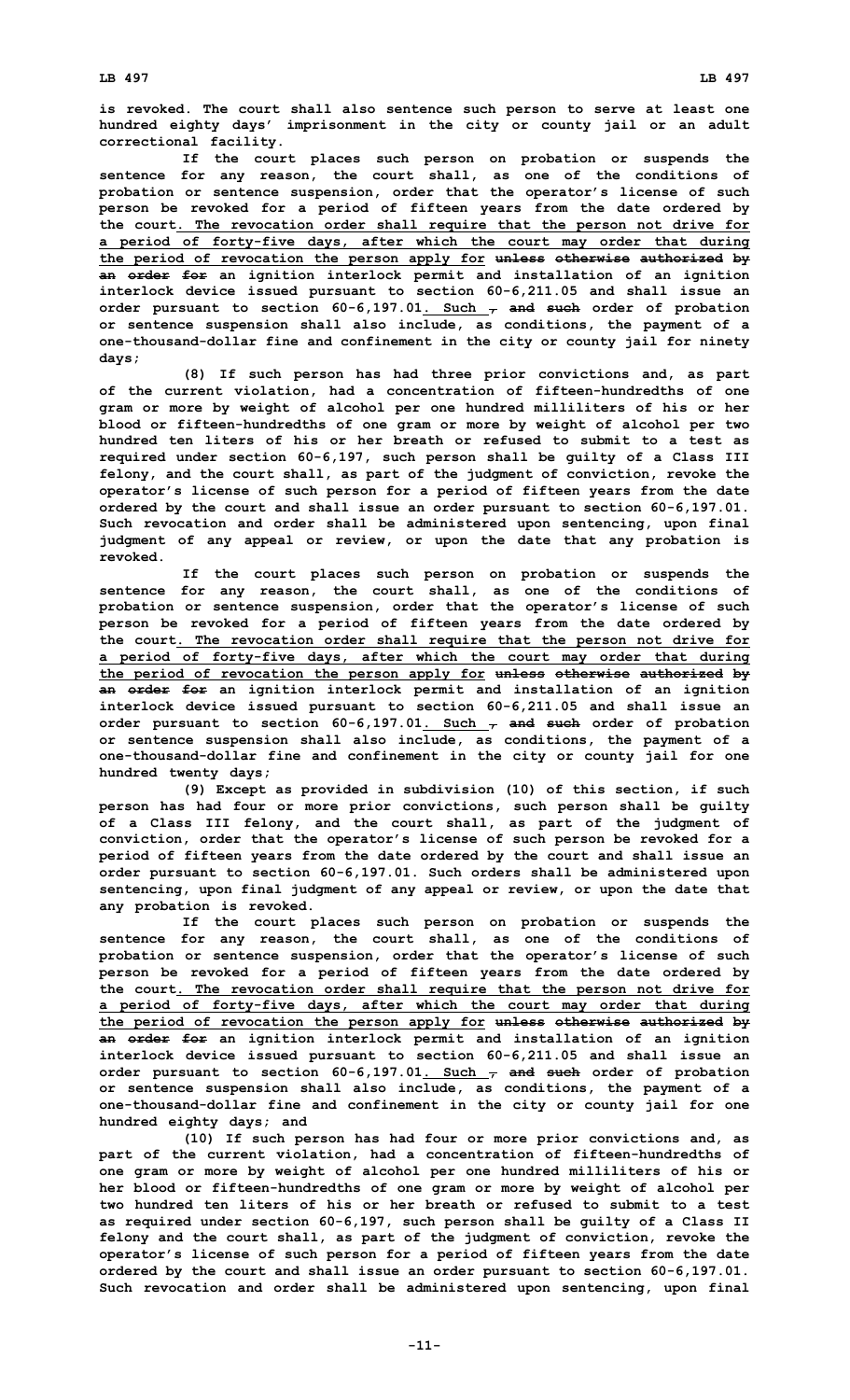**judgment of any appeal or review, or upon the date that any probation is revoked.**

**If the court places such person on probation or suspends the sentence for any reason, the court shall, as one of the conditions of probation or sentence suspension, order that the operator's license of such person be revoked for <sup>a</sup> period of fifteen years from the date ordered by the court. The revocation order shall require that the person not drive for <sup>a</sup> period of forty-five days, after which the court may order that during the period of revocation the person apply for unless otherwise authorized by an order for an ignition interlock permit and installation of an ignition interlock device issued pursuant to section 60-6,211.05 and shall issue an order pursuant to section 60-6,197.01. Such , and such order of probation or sentence suspension shall also include, as conditions, the payment of <sup>a</sup> one-thousand-dollar fine and confinement in the city or county jail for one hundred eighty days.**

**Sec. 8. Section 60-6,197.05, Reissue Revised Statutes of Nebraska, is amended to read:**

**60-6,197.05 Any period of revocation imposed for <sup>a</sup> violation of section 60-6,196 or 60-6,197 shall be reduced by any period imposed under section 60-498.02. Any period of revocation imposed under subdivision (1) of section 60-6,197.03 for <sup>a</sup> violation of section 60-6,196 or 60-6,197 or under subdivision (2)(a) of section 60-6,196, as such section existed prior to July 16, 2004, shall not prohibit the operation of <sup>a</sup> motor vehicle under the terms and conditions of an employment driving permit issued pursuant to subsection (2) of section 60-498.02.**

**Sec. 9. Section 60-6,197.06, Revised Statutes Cumulative Supplement, 2008, is amended to read:**

**60-6,197.06 (1) Unless otherwise provided by law pursuant to an ignition interlock permit, any Any person operating <sup>a</sup> motor vehicle on the highways or streets of this state while his or her operator's license has been revoked pursuant to section 28-306, section 60-698, subdivision (4), (5), (6), (7), (8), (9), or (10) of section 60-6,197.03, or section 60-6,198, or pursuant to subdivision (2)(c) or (2)(d) of section 60-6,196 or subdivision (4)(c) or (4)(d) of section 60-6,197 as such subdivisions existed prior to July 16, 2004, shall be guilty of <sup>a</sup> Class IV felony, and the court shall, as part of the judgment of conviction, revoke the operator's license of such person for <sup>a</sup> period of fifteen years from the date ordered by the court and shall issue an order pursuant to section 60-6,197.01. Such revocation and order shall be administered upon sentencing, upon final judgment of any appeal or review, or upon the date that any probation is revoked.**

**(2) If such person has had <sup>a</sup> conviction under this section or under subsection (6) of section 60-6,196 or subsection (7) of section 60-6,197, as such subsections existed prior to July 16, 2004, prior to the date of the current conviction under this section, such person shall be guilty of <sup>a</sup> Class III felony, and the court shall, as part of the judgment of conviction, revoke the operator's license of such person for <sup>a</sup> period of fifteen years from the date ordered by the court and shall issue an order pursuant to section 60-6,197.01. Such revocation and order shall be administered upon sentencing, upon final judgment of any appeal or review, or upon the date that any probation is revoked.**

**Sec. 10. Section 60-6,211.05, Revised Statutes Cumulative Supplement, 2008, is amended to read:**

**60-6,211.05 (1)(a) If an order of probation is granted under section 60-6,196 or 60-6,197, as such sections existed prior to July 16, 2004, or section 60-6,196 or 60-6,197 and sections 60-6,197.02 and 60-6,197.03, as such sections existed on or after July 16, 2004, the court may order that the defendant to install an ignition interlock device of <sup>a</sup> type approved by the Director of Motor Vehicles on each motor vehicle operated by the defendant during the period of probation. Upon sufficient evidence of installation, the defendant may apply to the director for an ignition interlock permit pursuant to section 60-4,118.06. The device shall, without tampering or the intervention of another person, prevent the defendant from operating the motor vehicle when the defendant has an alcohol concentration greater than three-hundredths of one gram or more by weight of alcohol per one hundred milliliters of his or her blood or three-hundredths of one gram or more by weight of alcohol per two hundred ten liters of his or her breath. the levels prescribed in section 60-6,196.**

**(b) If the court orders an ignition interlock permit and installation of an ignition interlock device as part of the judgment of conviction pursuant to subdivision (1), or (2), or (3) of section 60-6,197.03, the device shall be of <sup>a</sup> type approved by the director and shall be installed on each motor vehicle operated by the defendant. The device shall, without**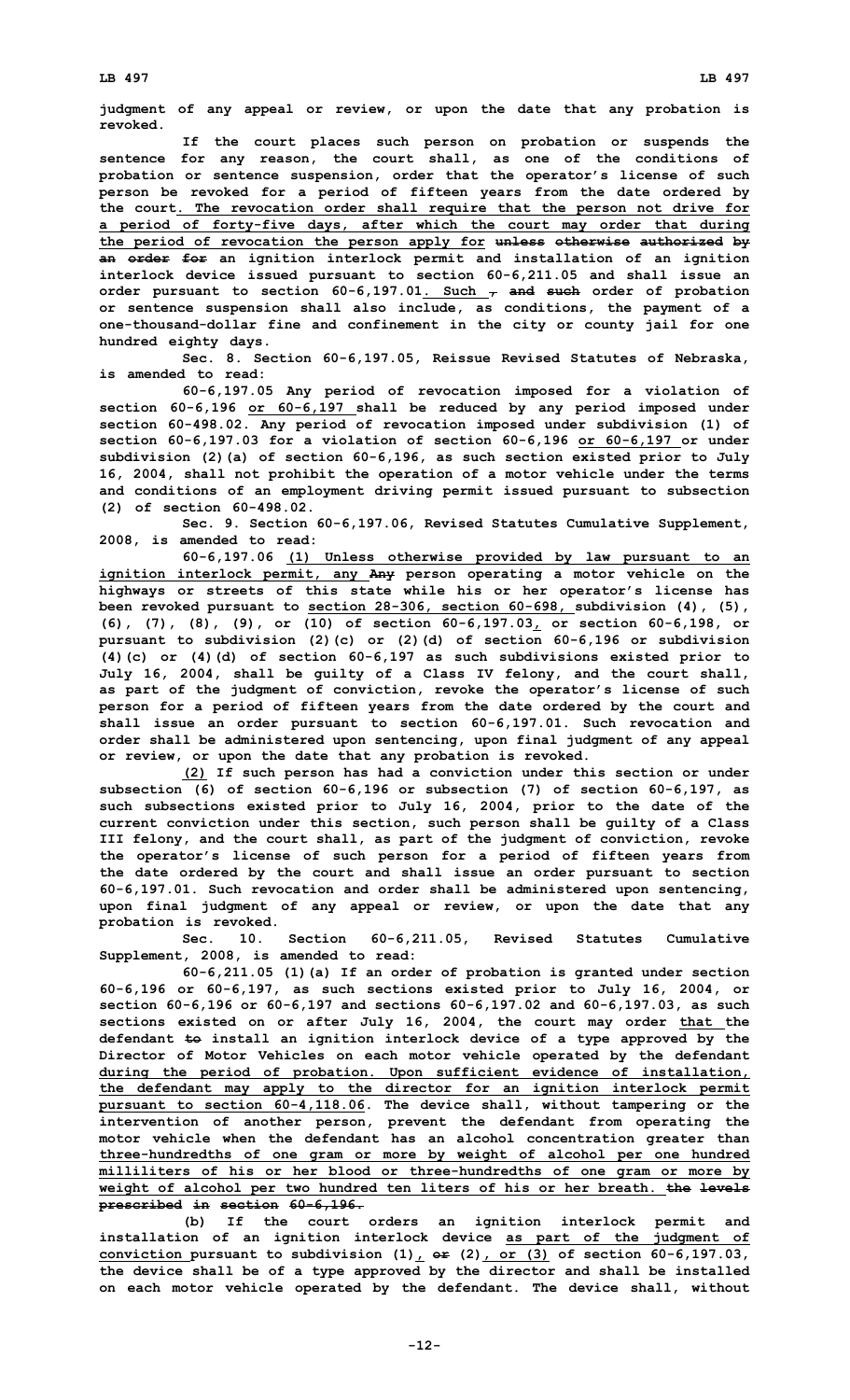**tampering or the intervention of another person, prevent the defendant from operating the motor vehicle when the defendant has an alcohol concentration greater than three-hundredths of one gram or more by weight of alcohol per one hundred milliliters of his or her blood or three-hundredths of one gram or more by weight of alcohol per two hundred ten liters of his or her breath. the levels prescribed in section 60-6,196.**

**(2) If the court orders installation of an ignition interlock device and issuance of an ignition interlock permit pursuant to subsection (1) of this section, the court may also order the use of <sup>a</sup> continuous alcohol monitoring device and abstention from alcohol use at all times. The device shall, without tampering or the intervention of another person, test and record the alcohol consumption level of the defendant on <sup>a</sup> periodic basis and transmit such information to probation authorities.**

**(3) Any order issued by the court pursuant to this section shall not take effect until the defendant is eligible to operate <sup>a</sup> motor vehicle pursuant to subsection (3) of section 60-498.02.**

**(4) (4)(a) If the court orders an ignition interlock device or the Board of Pardons orders an ignition interlock device under section 83-1,127.02, the court or the Board of Pardons shall order the Department of Motor Vehicles to issue to the defendant to apply for an ignition interlock permit as provided in section 60-4,118.06 which indicates that the defendant is only allowed to operate <sup>a</sup> motor vehicle equipped with an ignition interlock device.**

**(b) Such court order shall remain in effect for <sup>a</sup> period of time as determined by the court not to exceed the maximum term of revocation which the court could have imposed according to the nature of the violation and shall allow operation of an ignition-interlock-equipped motor vehicle only to and from the defendant's residence, to the defendant's place of employment, the defendant's school, or an alcohol treatment program, required visits with his or her probation officer, or an ignition interlock service facility.**

**(c) Such Board of Pardons order shall remain in effect for <sup>a</sup> period of time not to exceed any period of revocation the applicant is subject to at the time the application for <sup>a</sup> license reinstatement reprieve is made.**

**(5) <sup>A</sup> person who tampers with or circumvents an ignition interlock device installed under <sup>a</sup> court order while the order is in effect, or who operates <sup>a</sup> motor vehicle which is not equipped with an ignition interlock device in violation of <sup>a</sup> court order made pursuant to this section, or who otherwise operates <sup>a</sup> motor vehicle equipped with an ignition interlock device in violation of the requirements of the court order under which the device was installed shall be guilty of <sup>a</sup> Class II misdemeanor.**

**(6) Any person restricted to operating <sup>a</sup> motor vehicle equipped with an ignition interlock device, pursuant to <sup>a</sup> Board of Pardons order, who operates upon the highways of this state <sup>a</sup> motor vehicle without such device or if the device has been disabled, bypassed, or altered in any way, shall be punished as provided in subsection (3) of section 83-1,127.02.**

**(7) If <sup>a</sup> person ordered to use <sup>a</sup> continuous alcohol monitoring device and abstain from alcohol use pursuant to <sup>a</sup> court order as provided in subsection (2) of this section violates the provisions of such court order by removing, tampering with, or otherwise bypassing the continuous alcohol monitoring device or by consuming alcohol while required to use such device, he or she shall have his or her ignition interlock permit revoked and be unable to apply for reinstatement for the duration of the revocation period imposed by the court.**

**(8) The director shall adopt and promulgate rules and regulations to approve regarding the approval of ignition interlock devices, and the means of installation of the installing ignition interlock devices, and the means of administering the ignition interlock permit program.**

**(9) The costs incurred in order to comply with the ignition interlock requirements of this section shall be paid by the person complying with an order for an ignition interlock permit and installation of an ignition interlock device pursuant to section 60-6,211.05 or 83-1,127.02 unless the court or the Board of Pardons has determined the person to be indigent. incapable of paying for the cost of installation, removal, or maintenance of the ignition interlock device in accordance with this subsection.**

**(10)(a) An ignition interlock service facility shall notify the appropriate district probation office, if the order is made pursuant to subdivision (1)(a) of this section, or notify the appropriate court if the order is made pursuant to subdivision (1)(b) of this section, of any evidence of tampering with or circumvention of an ignition interlock device, or any attempts to do so, when the facility becomes aware of such evidence.**

**(b) If <sup>a</sup> district probation office receives evidence of tampering with or circumvention of an ignition interlock device, or any attempts to**